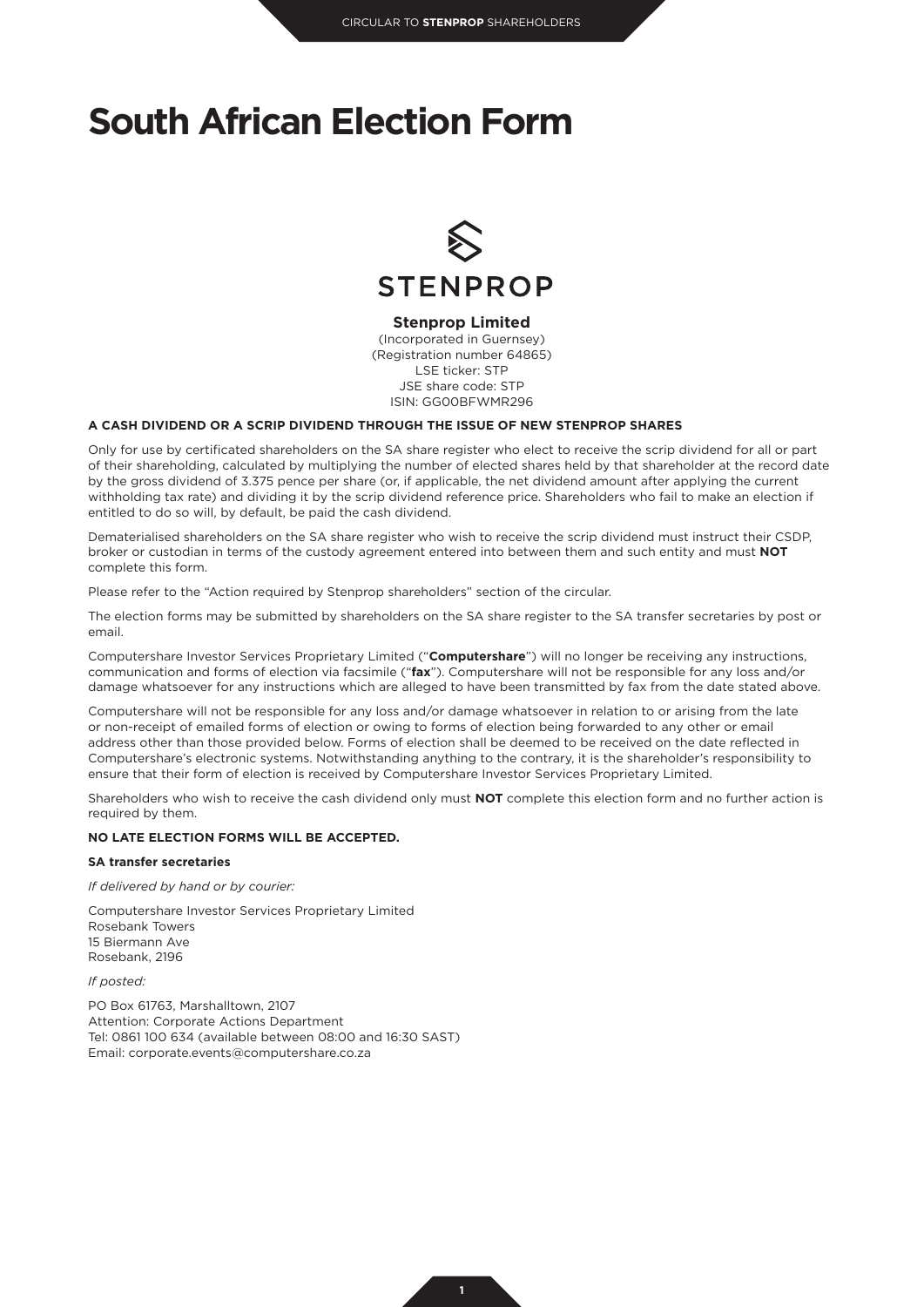# **South African Election Form**

Continued

.

I/We (name in BLOCK LETTERS)

regarding the election of the scrip dividend:

- hereby irrevocably elect to accept the scrip dividend in respect of the number of Stenprop shares reflected overleaf and on the terms and conditions contained in this election form and in the circular;
- acknowledge that this election form is applicable only in respect of Stenprop shares of which I/we was/were the registered holder(s) at the close of business on the record date, being Friday, 24 January 2020; and
- acknowledge that I/we am/are only entitled to an issue of new, fully-paid Stenprop shares determined using the number of elected shares held at the record date, being Friday, 24 January 2020, multiplied by the relevant gross or net amount of dividend per Stenprop share divided by the scrip dividend reference price.

| Signed at                                                 | <b>on</b> | 2020 |
|-----------------------------------------------------------|-----------|------|
| Assisted by (where applicable)                            |           |      |
| Signature                                                 | Signature |      |
| Telephone numbers including international and area codes: |           |      |
| Home:                                                     | Work:     |      |
| Cellular phone/mobile number:                             |           |      |
| Email address:                                            |           |      |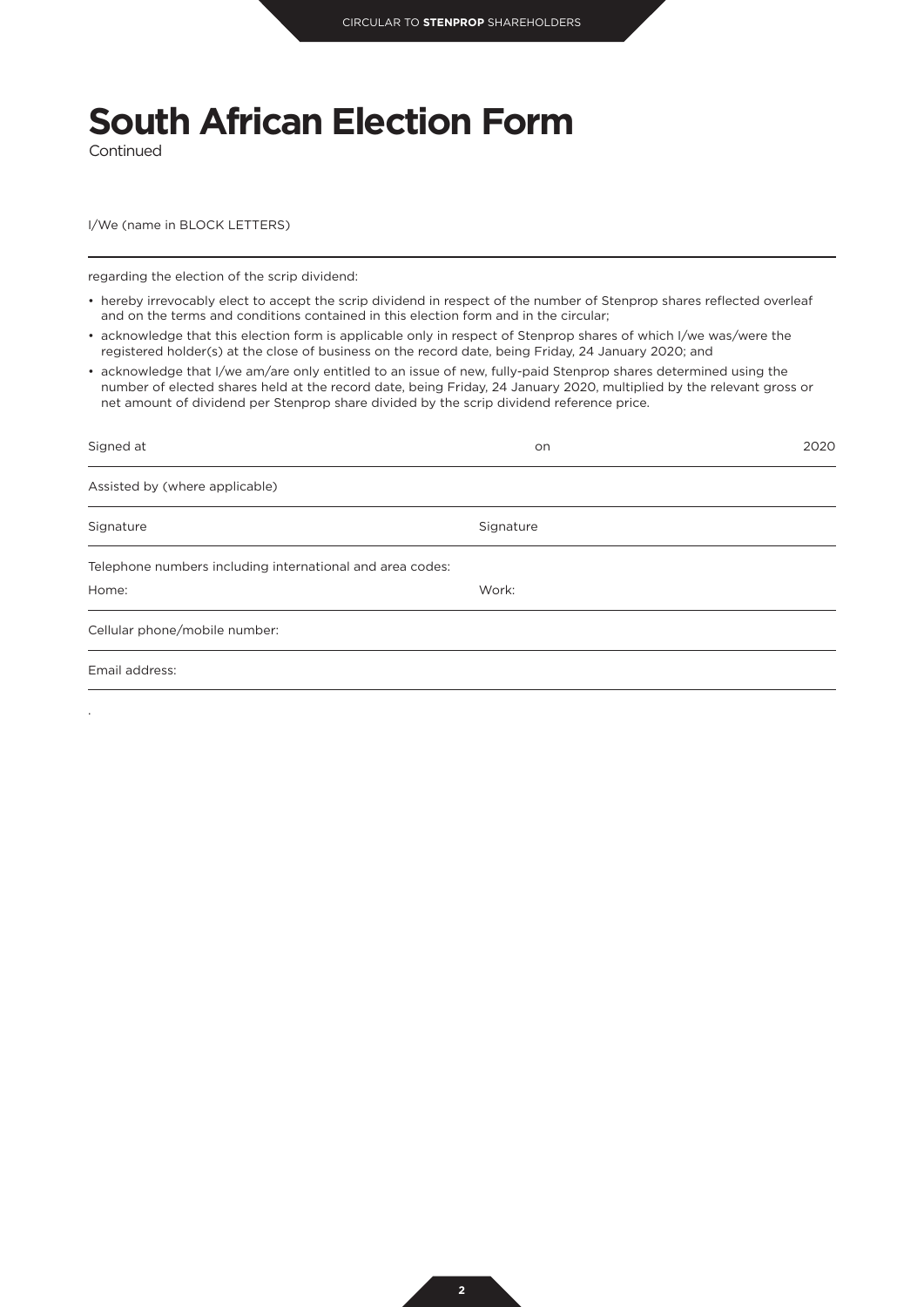## SHAREHOLDERS ARE REQUIRED TO ACCURATELY COMPLETE THE INFORMATION IN THE BLOCKS BELOW:

## **Details of the registered Stenprop shareholder**

| <b>Name and address:</b> |  |
|--------------------------|--|
|                          |  |
|                          |  |
|                          |  |
|                          |  |
|                          |  |

| Certificate number for certificated shareholders on<br>the SA share register with the SA transfer secretaries<br>(if known) | Total number of Stenprop shares held or deemed to be<br>held on the record date, being Friday, 24 January 2020 |
|-----------------------------------------------------------------------------------------------------------------------------|----------------------------------------------------------------------------------------------------------------|
|                                                                                                                             |                                                                                                                |

| Number of shares for which the<br>scrip dividend is elected: |  |
|--------------------------------------------------------------|--|
| <b>Signature:</b>                                            |  |
| Date of signature:                                           |  |
| Assisted by (where applicable):                              |  |
| Signature:                                                   |  |
| <b>Contact number:</b>                                       |  |
| <b>Email address:</b>                                        |  |